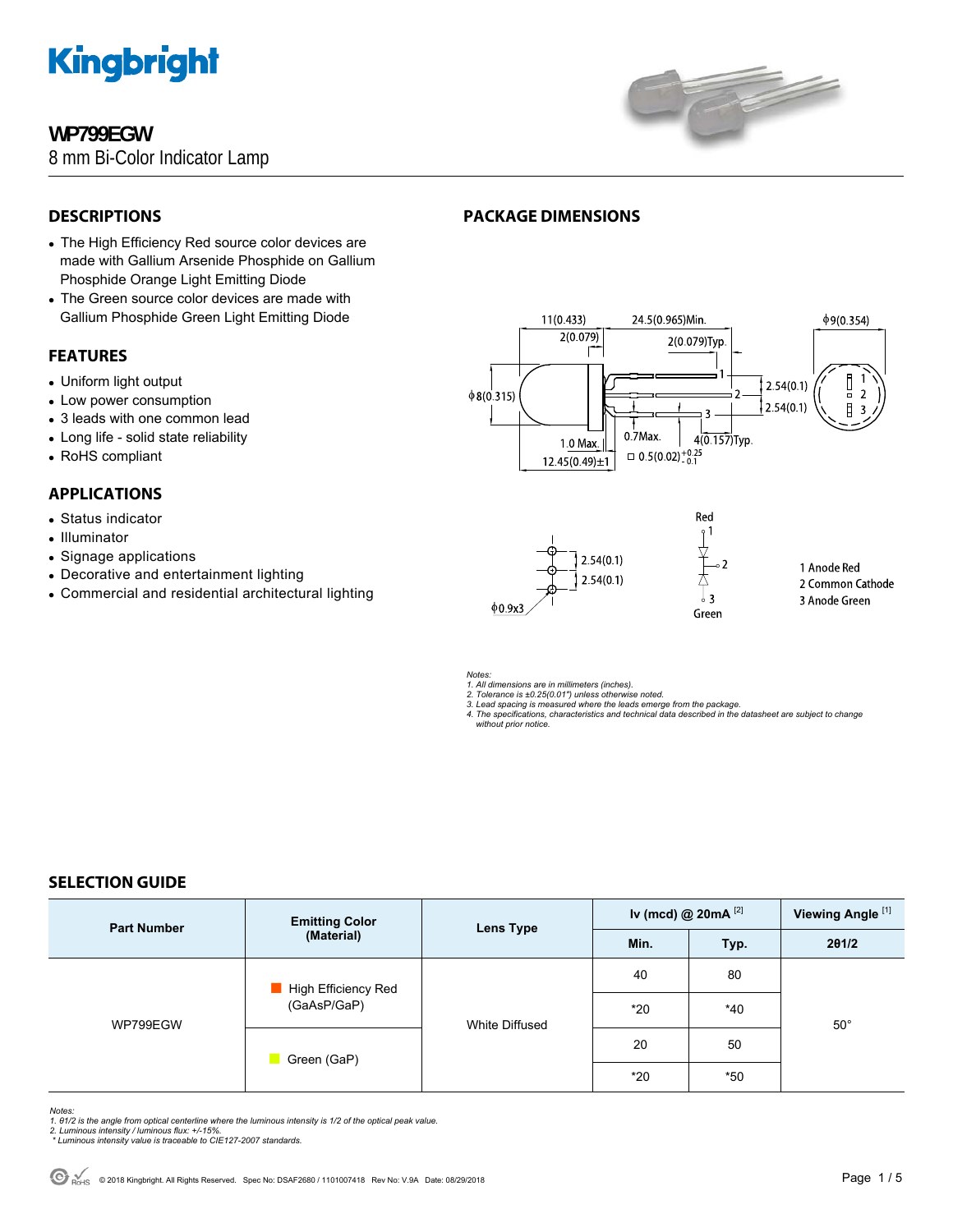# **ELECTRICAL / OPTICAL CHARACTERISTICS at T<sub>A</sub>=25°C**

| <b>ZParameter</b>                                                                             | Symbol                     |                                     | Value            |                          |                       |
|-----------------------------------------------------------------------------------------------|----------------------------|-------------------------------------|------------------|--------------------------|-----------------------|
|                                                                                               |                            | <b>Emitting Color</b>               | Typ.             | Max.                     | Unit                  |
| Wavelength at Peak Emission $I_F$ = 20mA                                                      | $\Lambda_{\rm peak}$       | <b>High Efficiency Red</b><br>Green | 627<br>565       |                          | nm                    |
| Dominant Wavelength $I_F = 20 \text{mA}$                                                      | $\lambda_{\text{dom}}$ [1] | <b>High Efficiency Red</b><br>Green | 617<br>568       | $\overline{\phantom{0}}$ | nm                    |
| Spectral Bandwidth at 50% $\Phi$ REL MAX<br>$I_F = 20mA$                                      | Δλ                         | <b>High Efficiency Red</b><br>Green | 45<br>30         | $\overline{\phantom{0}}$ | nm                    |
| Capacitance                                                                                   | C                          | High Efficiency Red<br>Green        | 15<br>15         |                          | pF                    |
| Forward Voltage $I_F$ = 20mA                                                                  | $V_F$ <sup>[2]</sup>       | <b>High Efficiency Red</b><br>Green | 2<br>2.2         | 2.5<br>2.5               | $\vee$                |
| Reverse Current ( $V_R$ = 5V)                                                                 | l <sub>R</sub>             | <b>High Efficiency Red</b><br>Green |                  | 10<br>10                 | uA                    |
| Temperature Coefficient of $\lambda_{\text{peak}}$<br>$I_F$ = 20mA, -10°C $\leq T \leq 85$ °C | $TC_{\lambda peak}$        | High Efficiency Red<br>Green        | 0.13<br>0.1      | $\overline{\phantom{0}}$ | $nm$ <sup>o</sup> $C$ |
| Temperature Coefficient of $\lambda_{\text{dom}}$<br>$I_F$ = 20mA, -10°C $\leq T \leq 85$ °C  | $TC_{\lambda dom}$         | High Efficiency Red<br>Green        | 0.06<br>0.07     |                          | $nm$ <sup>o</sup> $C$ |
| Temperature Coefficient of $V_F$<br>$I_F$ = 20mA, -10°C $\leq T \leq 85$ °C                   | $TC_V$                     | <b>High Efficiency Red</b><br>Green | $-1.9$<br>$-1.9$ | $\overline{\phantom{a}}$ | $mV$ °C               |

*Notes:* 

1. The dominant wavelength (λd) above is the setup value of the sorting machine. (Tolerance λd : ±1nm. )<br>2. Forward voltage: ±0.1V.<br>3. Wavelength value is traceable to CIE127-2007 standards.<br>4. Excess driving current and

### **ABSOLUTE MAXIMUM RATINGS at T<sub>A</sub>=25°C**

|                                              | Symbol                  | <b>Value</b>               |       |               |
|----------------------------------------------|-------------------------|----------------------------|-------|---------------|
| Parameter                                    |                         | <b>High Efficiency Red</b> | Green | Unit          |
| Power Dissipation                            | $P_D$                   | 75                         | 62.5  | mW            |
| Reverse Voltage                              | $V_R$                   | 5                          | 5     | V             |
| Junction Temperature                         | $T_{j}$                 | 125                        | 110   | $^{\circ}C$   |
| <b>Operating Temperature</b>                 | $T_{op}$                | $-40$ to $+85$             |       | $^{\circ}C$   |
| Storage Temperature                          | $T_{\text{stg}}$        | $-40$ to $+85$             |       | $^{\circ}C$   |
| <b>DC Forward Current</b>                    | $ _{\mathsf{F}}$        | 30                         | 25    | mA            |
| <b>Peak Forward Current</b>                  | $I_{FM}$ <sup>[1]</sup> | 160                        | 140   | mA            |
| Electrostatic Discharge Threshold (HBM)      |                         | 8000                       | 8000  | $\vee$        |
| Thermal Resistance (Junction / Ambient)      | $R_{th}$ ja $^{[2]}$    | 500                        | 550   | $\degree$ C/W |
| Thermal Resistance (Junction / Solder point) | $R_{th}$ JS $^{[2]}$    | 320                        | 375   | $\degree$ C/W |
| Lead Solder Temperature <sup>[3]</sup>       |                         | 260°C For 3 Seconds        |       |               |
| Lead Solder Temperature <sup>[4]</sup>       |                         | 260°C For 5 Seconds        |       |               |

*Notes:* 

1. 1/10 Duty Cycle, 0.1ms Pulse Width.<br>2. R<sub>th av</sub> R<sub>th as</sub> Results from mounting on PC board FR4 (pad size ≥ 16 mm<sup>2</sup> per pad).<br>3. 2mm below package base.<br>5. Relative humidity levels maintained between 40% and 60% in pro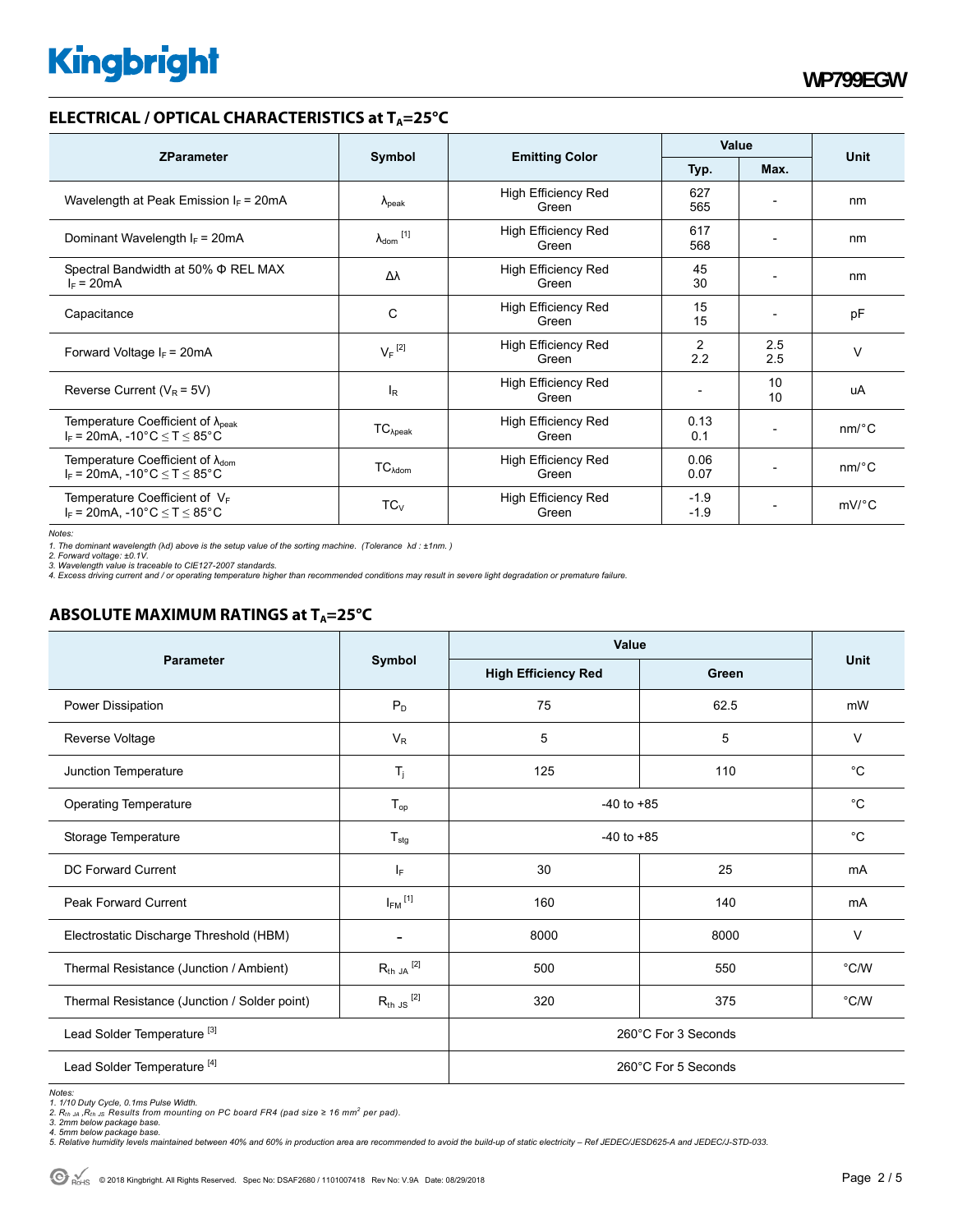# **TECHNICAL DATA**



#### **SPATIAL DISTRIBUTION**



#### **HIGH EFFICIENCY RED**

 $\overline{0}$ 

**GREEN**





50 forward current (mA) Permissible forward current (mA) 40 30 20 Permissible 10

**Forward Current Derating Curve** 

**Luminous Intensity vs.**<br>Ambient Temperature



**Forward Current vs. Forward Voltage**







**Forward Current Derating Curve Luminous Intensity vs.** 

-40 -20 0 20 40 60 80 100 Ambient temperature (°C)



**Ambient Temperature**



**RECOMMENDED WAVE SOLDERING PROFILE** 



*Notes:* 

- *1. Recommend pre-heat temperature of 105°C or less (as measured with a thermocouple attached to the LED pins) prior to immersion in the solder wave with a maximum solder bath temperature of 260°C*
- 
- *2. Peak wave soldering temperature between 245°C ~ 255°C for 3 sec (5 sec max). 3. Do not apply stress to the epoxy resin while the temperature is above 85°C.*
- *4. Fixtures should not incur stress on the component when mounting and during soldering process. 5. SAC 305 solder alloy is recommended.*
- *6. No more than one wave soldering pass.*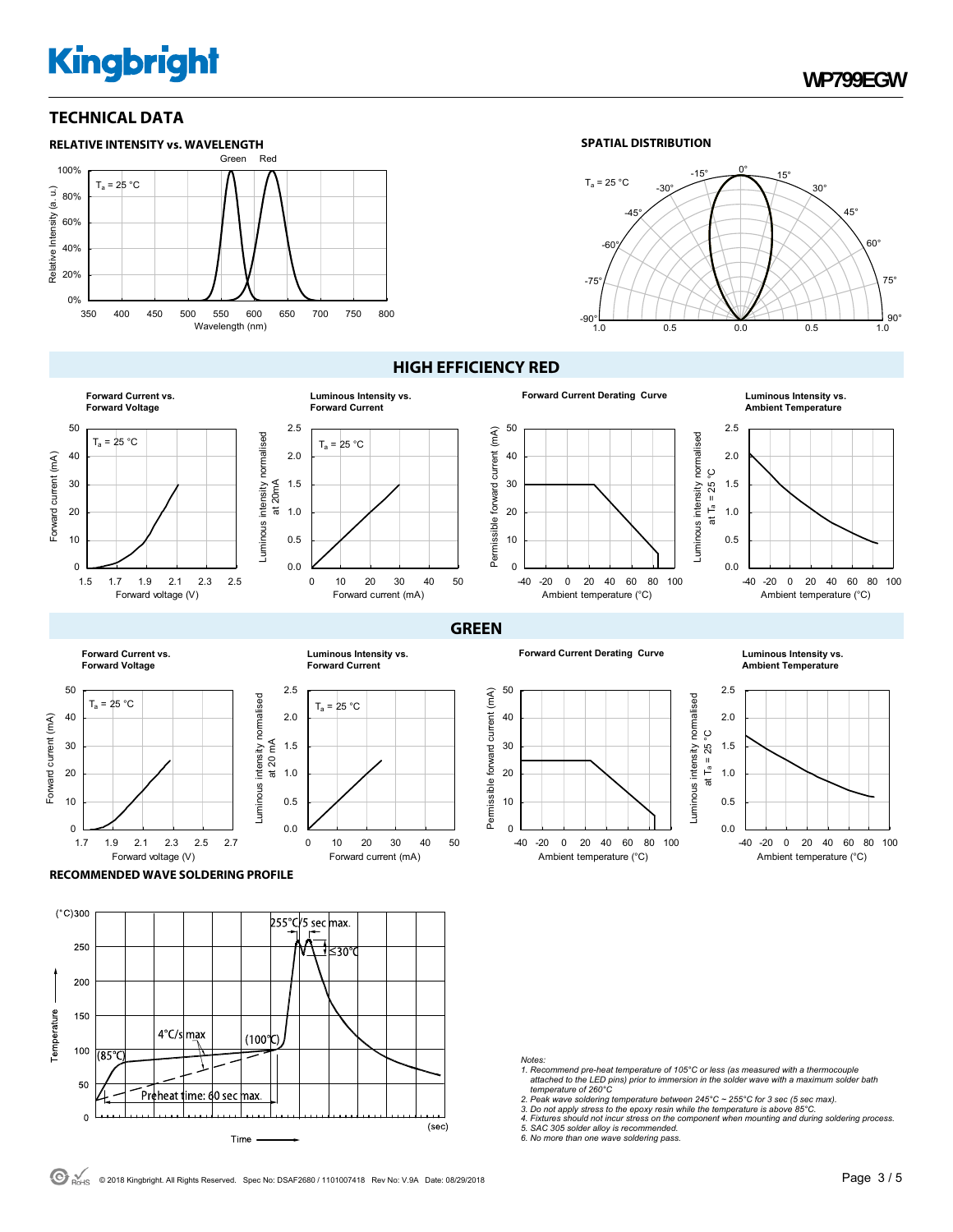# **PACKING & LABEL SPECIFICATIONS**



### **PRECAUTIONS**

### **Storage conditions**

- 1. Avoid continued exposure to the condensing moisture environment and keep the product away from rapid transitions in ambient temperature.
- 2. LEDs should be stored with temperature  $\leq 30^{\circ}$ C and relative humidity < 60%.
- 3. Product in the original sealed package is recommended to be assembled within 72 hours of opening. Product in opened package for more than a week should be baked for 30 (+10/-0) hours at 85  $\sim$  100 $^{\circ}$ C.

# **LED Mounting Method**

1. The lead pitch of the LED must match the pitch of the mounting holes on the PCB during component placement. Lead-forming may be required to insure the lead pitch matches the hole pitch. Refer to the figure below for proper lead forming procedures. *Note 1-3: Do not route PCB trace in the contact area between the leadframe and the PCB to prevent short-circuits.* 



2. When soldering wires to the LED, each wire joint should be separately insulated with heat-shrink tube to prevent short-circuit contact. Do not bundle both wires in one heat shrink tube to avoid pinching the LED leads. Pinching stress on the LED leads may damage the internal structures and cause failure.





- LED LED Spacer  $(Fig. 2)$  $(Fig. 1)$
- 3. Use stand-offs *(Fig.1)* or spacers *(Fig.2)* to securely position the LED above the PCB.
- 4. Maintain a minimum of 3mm clearance between the base of the LED lens and the first lead bend *(Fig. 3 ,Fig. 4).*
- 5. During lead forming, use tools or jigs to hold the leads securely so that the bending force will not be transmitted to the LED lens and its internal structures. Do not perform lead forming once the component has been mounted onto the PCB. *(Fig. 5 )*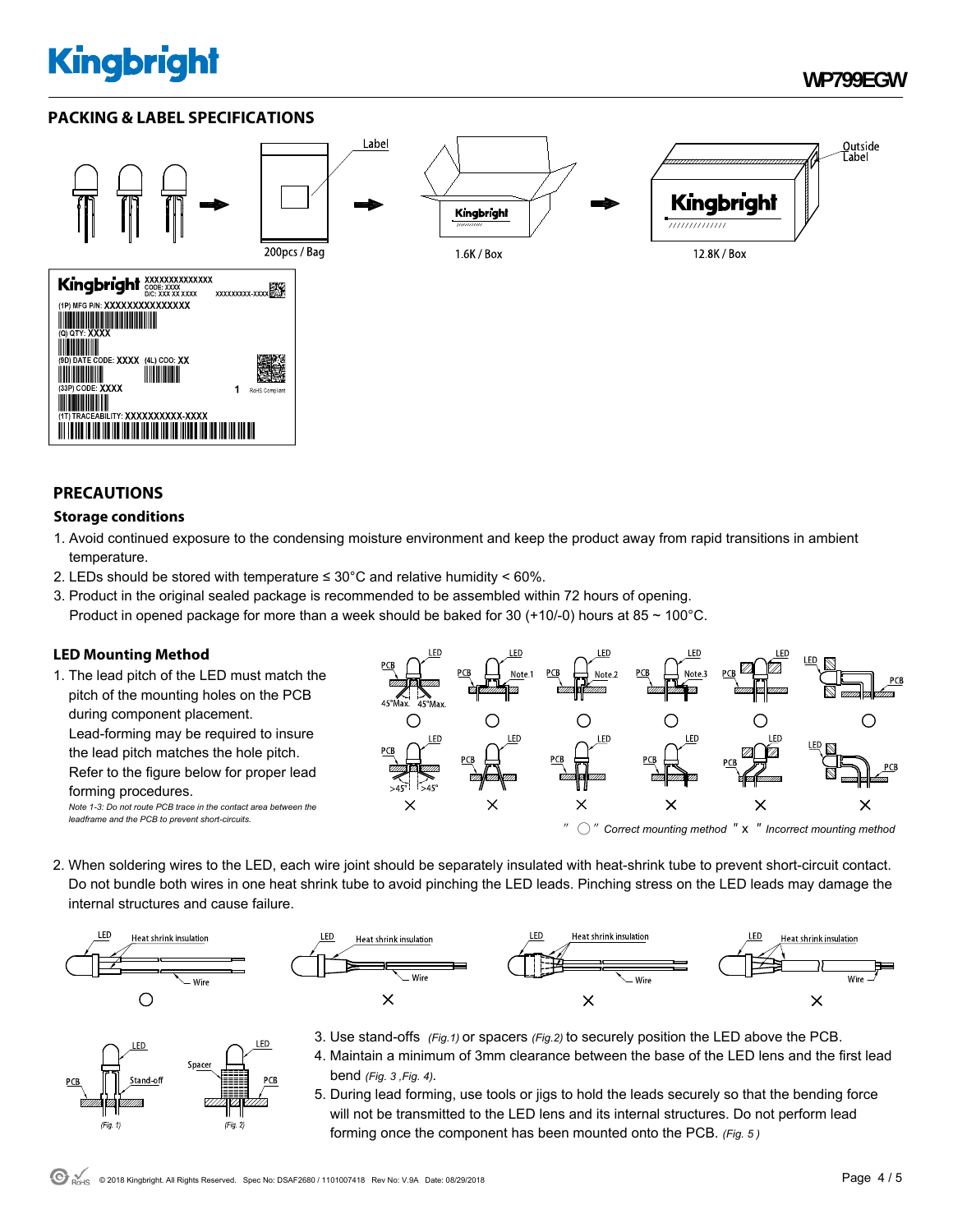**WP799EGW** 

#### **Lead Forming Procedures**

- 1. Do not bend the leads more than twice. *(Fig. 6 )*
- 2. During soldering, component covers and holders should leave clearance to avoid placing damaging stress on the LED during soldering. *(Fig. 7)*
- 3. The tip of the soldering iron should never touch the lens epoxy.
- 4. Through-hole LEDs are incompatible with reflow soldering.
- 5. If the LED will undergo multiple soldering passes or face other processes where the part may be subjected to intense heat, please check with Kingbright for compatibility.



#### **PRECAUTIONARY NOTES**

- 1. The information included in this document reflects representative usage scenarios and is intended for technical reference only.<br>2. The part number, type, and specifications mentioned in this document are subject to futu
- 2. The part number, type, and specifications mentioned in this document are subject to future change and improvement without notice. Before production usage customer should refer to the latest datasheet for the updated specifications.
- 3. When using the products referenced in this document, please make sure the product is being operated within the environmental and electrical limits specified in the datasheet. If customer usage exceeds the specified limits, Kingbright will not be responsible for any subsequent issues.<br>4. The information in this document applies to typical usage in consumer electronics applications. If customer's ap
- liabilities, such as automotive or medical usage, please consult with Kingbright representative for further assistance.
- 5. The contents and information of this document may not be reproduced or re-transmitted without permission by Kingbright.<br>6. All design applications should refer to Kingbright application notes available at http://www.Kin
- All design applications should refer to Kingbright application notes available at http://www.Kin